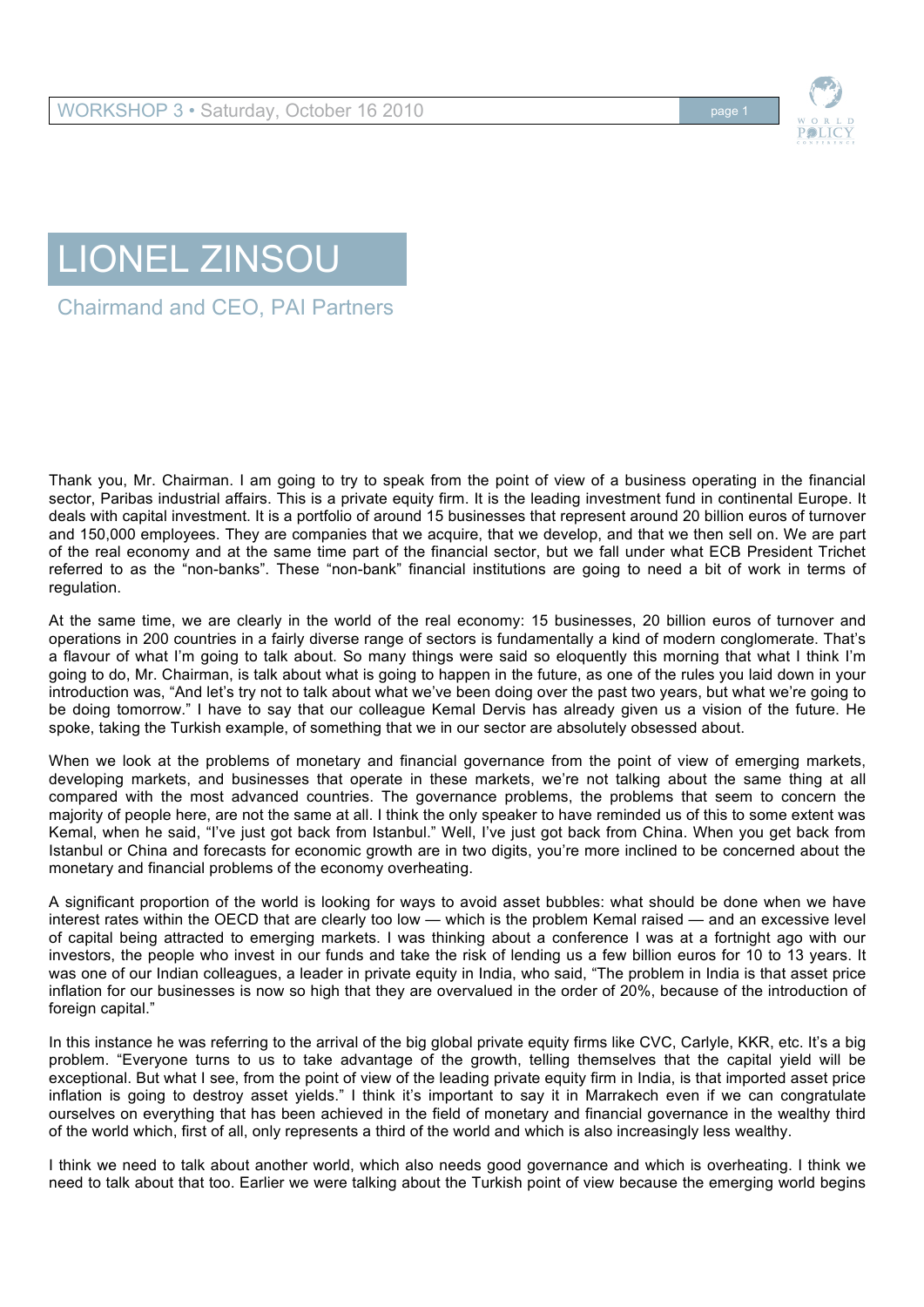

in Turkey. Over lunch, I tried to express an African point of view, because when you get too many Europeans in the same place, it's tempting only to talk about Europe and the remains of our empire. We are in Africa, which is not facing any problems in terms of cash injections from the central banks, restrictions on the activities of the primary banks or control of the systemic risks apparently created by the "non-banks". Quite the opposite. But I was very struck – when I was in Asia recently – by the fact that it's all the same. The same psychology. What I mean is, that the question is absolutely not about whether we are going to need to control the "non-banks".

The question is how to develop private equity and alternative investment as quickly as possible. The question is not about wondering whether we are going to apply Solvency 2 and whether we are going to prevent insurance companies from investing in shares in Asia. The question is how much has been authorised since last week in Chinese life insurance to invest in the alternative sector across the world. What we're talking about are hedge funds and private equity. The answer is: 200 billion. I'd like to bring this up as part of the discussion because decoupling is not simply about saying that we're experiencing very strong economic growth. It's about economic growth that is both very strong and unbalanced. This year, the BRIC countries will post growth of around 7.5% and The Next Eleven, as Goldman Sachs calls them — the next wave that is about to emerge — will post growth very similar to that of the emerging countries. Africa is on course for growth of 6% and Latin America for 5%.

That's not the only question. Decoupling is not solely measured in gross revenue by volume. Gross revenue by postinflation value at exchange rate (with what was said this morning about the increases in the value of currencies in emerging and developing countries) is also a useful measure. In volume terms, growth in Africa is four times higher than it is in France, but growth in emerging countries by value at exchange rate is ten times higher than growth in Europe. Decoupling, expressed in value at exchange rate, has nothing to do with it.

Because of the violence of the decoupling in world economies, we need to manage the imbalances: slow down the level of capital entering emerging countries, limit the increase in value of their currencies, activate their savings surpluses and stimulate consumption.

 This is something we see in all the businesses in our portfolio that operate in these markets. Our problems are the opposite of those in the rest of the world. Africa has 500 billion of foreign exchange reserves in African central banks. That equates to 50% of GDP. We don't have a set view about activating them. We have the same level of reserves as in the Russian central bank and we have about a quarter of the foreign exchange reserves in the Chinese central bank. The current account surplus in the Maghreb alone is ten times the size of the current account surplus in the European Union. We therefore need to bear in mind that the developing world no longer poses the same problems of governance as the developed world. A very fine book has just been published on the theme of "dewesternising the world". The world is beginning to do without the West, which has failed to notice. (Hakim El Karoui – Réinventer l'Occident – Flammarion 2010).

There are the problems in the Chinese property market. There are the problems in the business asset bubble in Asia. There is the problem of the "arable land" asset bubble in Africa. There is the problem of other asset bubbles: oil and mining concessions. It is how we damp down the overheating by rebalancing domestic demand. It is not how we inject cash into the economy in an unconventional way to avoid a double-dip recession. We need to get to the point where we can think about both things together. One thing I do just want to say, is that international businesses are living through this every day.

Why? Because businesses live in a world which believes that monetary governance consists of supporting the economy artificially, but they also live in a world where monetary policy tries to damp down business and as that's how they grow their turnover and how they grow their profits, they are increasingly involved in the world. That's where the consumers are. That's also where the long-term savings market is. It is the Asian, Latin American and, dare I say it, African sovereign funds and financial intermediaries that will take over from long-term savings in developed countries and which are going to attract a significant proportion of global assets. Even countries with current account deficits, such as India, are creating their own sovereign funds.

Equity funds will be financed from savings from poorer parts of the world. The caricatural image of the savings of farmers in China or Chad financing consumers in wealthy countries because they have savings rates of 40% is an